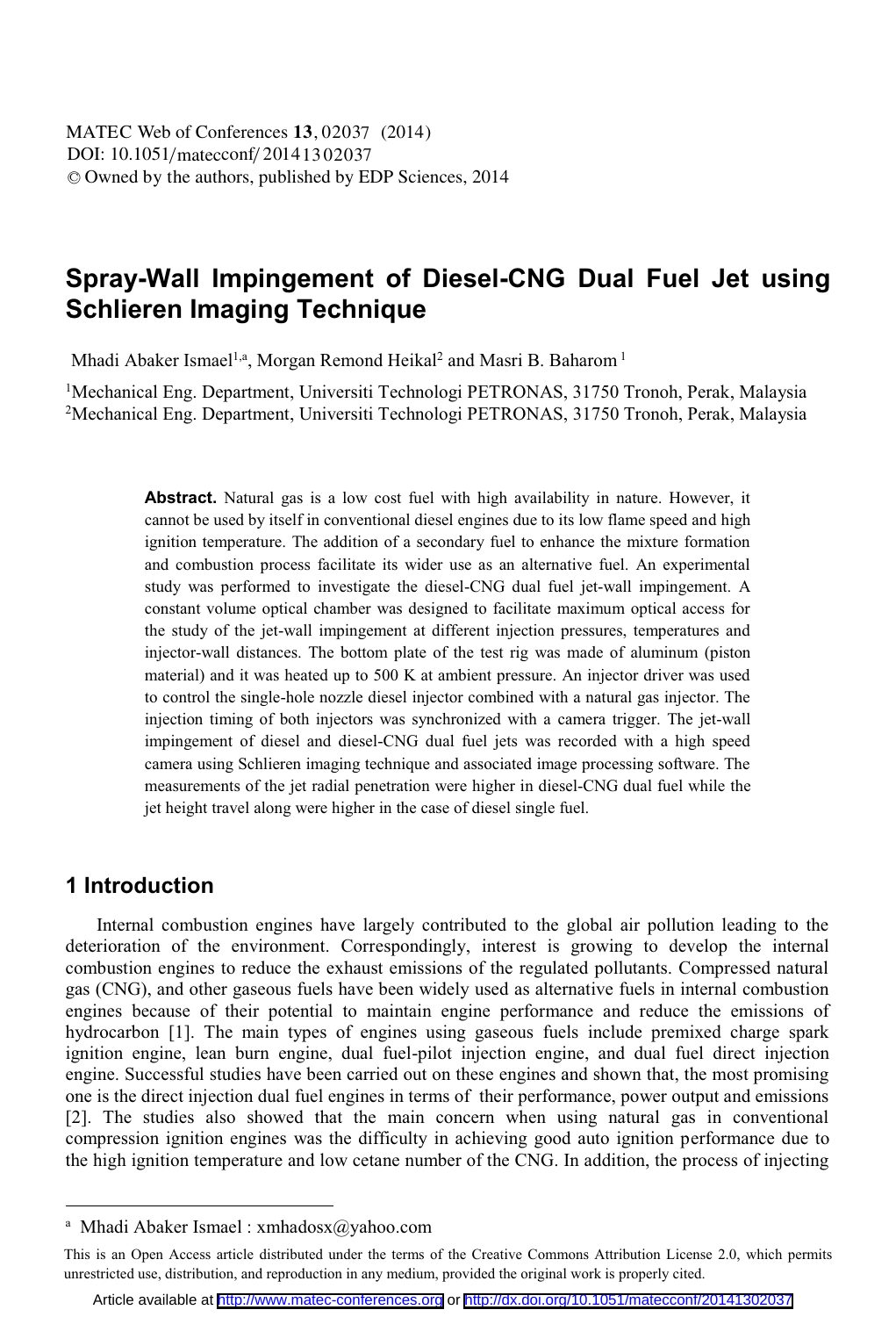#### MATEC Web of Conferences

natural gas directly into the combustion chamber near the top dead center (TDC) is different than that of the injection of diesel fuel under the same condition. The mixing process of the diesel fuel is largely dependent upon the spray characteristics, spray wall impingement, droplet size and evaporation in contrast to the case of gaseous fuels which mix with the air more readily. The structure of the gas injector is also different from that of the liquid injector and the injection pressures are lower resulting in a lower momentum of the jet [3, 4]. Improvement of the diesel-CNG dual fuel jet characteristics such as jet tip penetration, jet cone angle, jet velocity and jet-wall impingement in turn determine the diesel-CNG dual fuel combustion process and the associated formation of pollutants. Spray-wall impingement can be characterized into radial penetration along the wall and jet height. Improvement of those characteristics leads to enhance the mixture formation as well as the combustion process.

Over the last decade, studies on spray-wall impingement have been shown to lead to performance improvement of the engine and emissions [3]. Recently, visualization of the macroscopic characteristics of diesel fuel under different injection pressures and wall temperature were experimentally investigated by [4]. The images were recorded using the shadowgraphy technique and analyzed using an image processing system. Their results showed, that the rate of spray tip penetration increased as the injection pressure increased but decreased with the increase in the ambient pressure or temperature. It was also found that the spray cone angle became wider as the ambient pressure or temperature increased. An experimental study was performed to visualizing the effect of fuel spray and its impingement on the cylinder walls and piston head by [5]. The authors used two types of injectors: low pressure (3 MPa) and high pressure (up to 10 MPa). The study found that the effect of spilt injection is maintaining the same amount of fuel used in the single injection system. Their results also showed that the spilt injection was an effective way to reduce the overall wall impingement in the cylinder surfaces.

Besides the work on the diesel fuel sprays, many studies on high pressure gas jets have been conducted using different optical diagnostic techniques. Natural gas jet/wall impingement is considered as a promising way to control and enhance the mixing processes in the combustion chamber. Senooet al. [6] investigated the wall impingement of natural gas jet at high injection pressure using direct-visualization images in a constant volume vessel under different ambient conditions. The authors showed that the jet impingement was affected by the distance between the injector nozzle and the wall as well as the injection pressure. Yu et al. [7] studied the wall-impinging gas jets and mixture formations under low pressure (e.g. 3 and 7 bar) using the PLIF technique. Their results showed that the interaction between the gas jet, wall impingement and surrounding air had a good effect on the mixing process. A high injection pressure led to higher mixing efficiency. The authors concluded that the low-pressure jet wall-impingement was considered a promising approach to enhance the mixing process.

In the present study, the characteristics of jet wall-impingement of a natural-gas jet (14-20 bar) combined with higher diesel injection pressure (500, 600 and 700 bar) into a constant-volume chamber were extensively investigated under different pressures, injector-wall distances and wall temperatures using the Schlieren system. The obtained images were processed using MATLAB software.

## **2 Experimental methods**

### **2.1 Experimental test rig**

A chamber, 88 mm high and 74 mm wide, was designed and built to allow for optical analysis of diesel-CNG dual fuel jet-wall impingement. The bottom plate of the test rig was made from aluminium (piston material) with a thermocouple while the sides were made from tempered glass. Different methods were used in previous studies for achieving representative temperature conditions in the rig e.g. some used direct heating of the walls (bottom) of the test rig [5, 7], while others used an electric heater [9] inside the plate. In this study, a controlled electric heater was used to heat the bottom plate up to 500 K. A holder of the diesel and CNG injectors was mounted in the center of test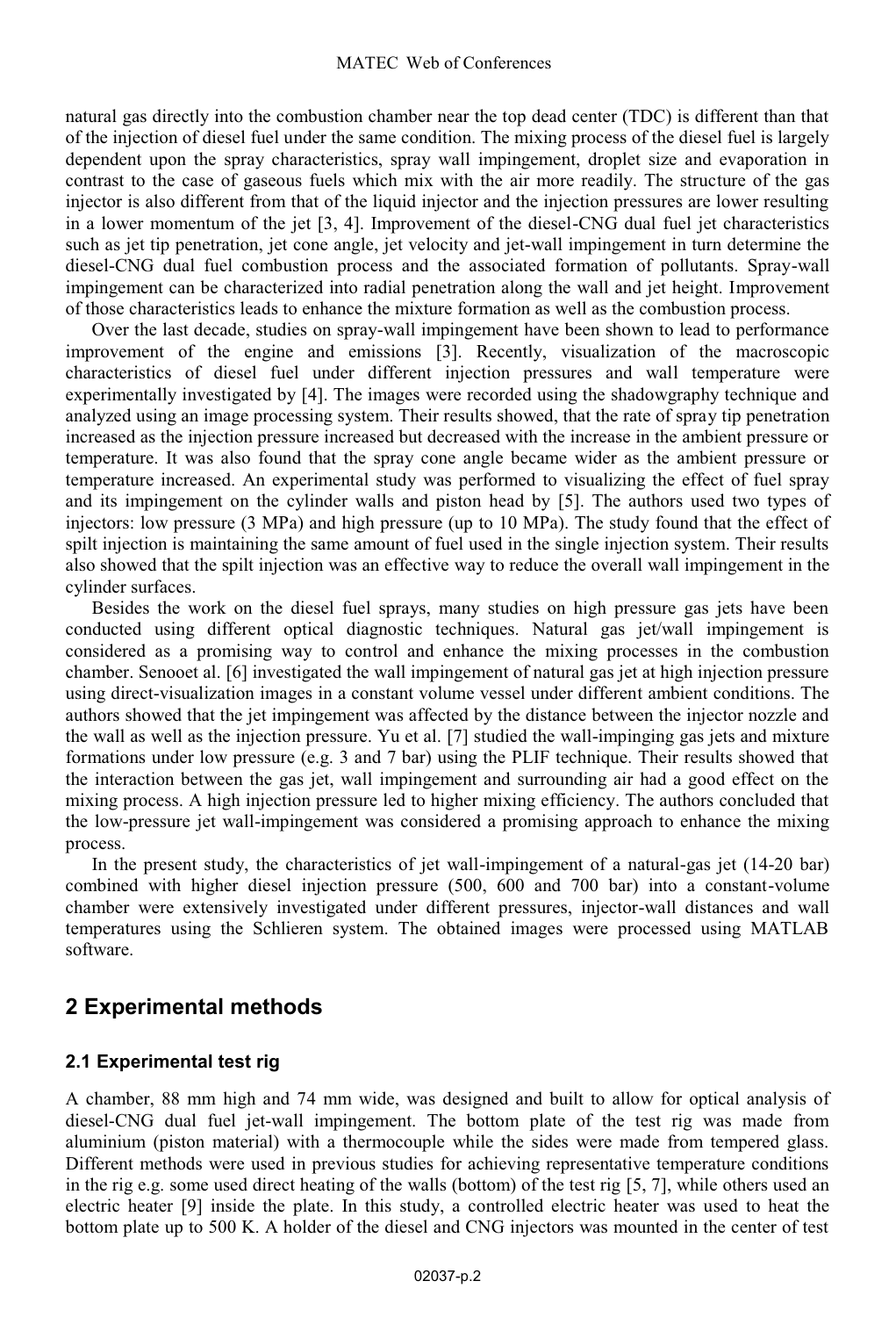rig's top plate which was moved up and down to vary the injector-wall distance in the range 80-40 mm. Before the experiment started, the temperature distribution inside the rig was measured and showed that there was a moderate gradient from bottom to top. When the bottom plate was heated up to 500 K, the temperature variations were 72, 64, 60 and 54 K at 20, 40, 60 and 80mm from the bottom plate respectively.

### **2.2 CNG Injection System**

The natural gas found in Malaysia which consists mainly of methane, ethane and propane was used in this project. A National Instrument driver and a power supply (12V) were used to drive the injectors (diesel and CNG) with injection duration (solenoid valve opening) 5ms. The images were captured using the Schlieren system which consisted of a lamp, two concave mirrors, a knife edge and a high speed video camera (Phorton, FASTCAM-APX).

### **2.3 Diesel injection system**

A common rail, electronically controlled injector system was used to generate and induce the high injection pressure sprays into the chamber. This injection system provided flexibility in controlling the injection timing, injection duration and the rail pressure. The fuel injection equipment included: an electric motor, a control unit, a high pressure fuel pump, a high pressure delivery pipe, a common rail, a regulator valve, a pressure gage, an injector driver and an injector. The fuel pump powered by an electric motor (the speed of motor was 1420 rev/min) which was controlled through an electronic control unit (ECU). To ensure stable set rail pressure, a pressure regulator valve and pressure gage were used. An injector driver circuit was built and used to control the opening and closing of the injector valve by which we were able to control the injection timing and injection duration which was built into a lab VIEW program. In order to study a single fuel spray, different researchers modified their injectors from different numbers of holes to study a single-hole nozzle [3-5, 9]. D. A. Kennaird et al. [3] in their study of multi-hole and single hole injectors spray penetration characteristics found that, single-hole injector was valid to characterize spray. Therefore, the injector used in this study was modified from 6 to a single-hole (0.3 mm diameter) to characterize the axial spray penetration. The chosen injection pressures in this study were: 500, 600 and 700 bar.

### **2.4 Image Processing**

The captured images were processed in order to calculate the jet radial penetration and jet height. The spray edges were detected by using a digital imaging program using a specified threshold level to distinguish the spray edges from background. Figure 1 shows how the jet radial penetration and jet height were defined.



**Figure 1.** Definitions of spray radial penetration and spray height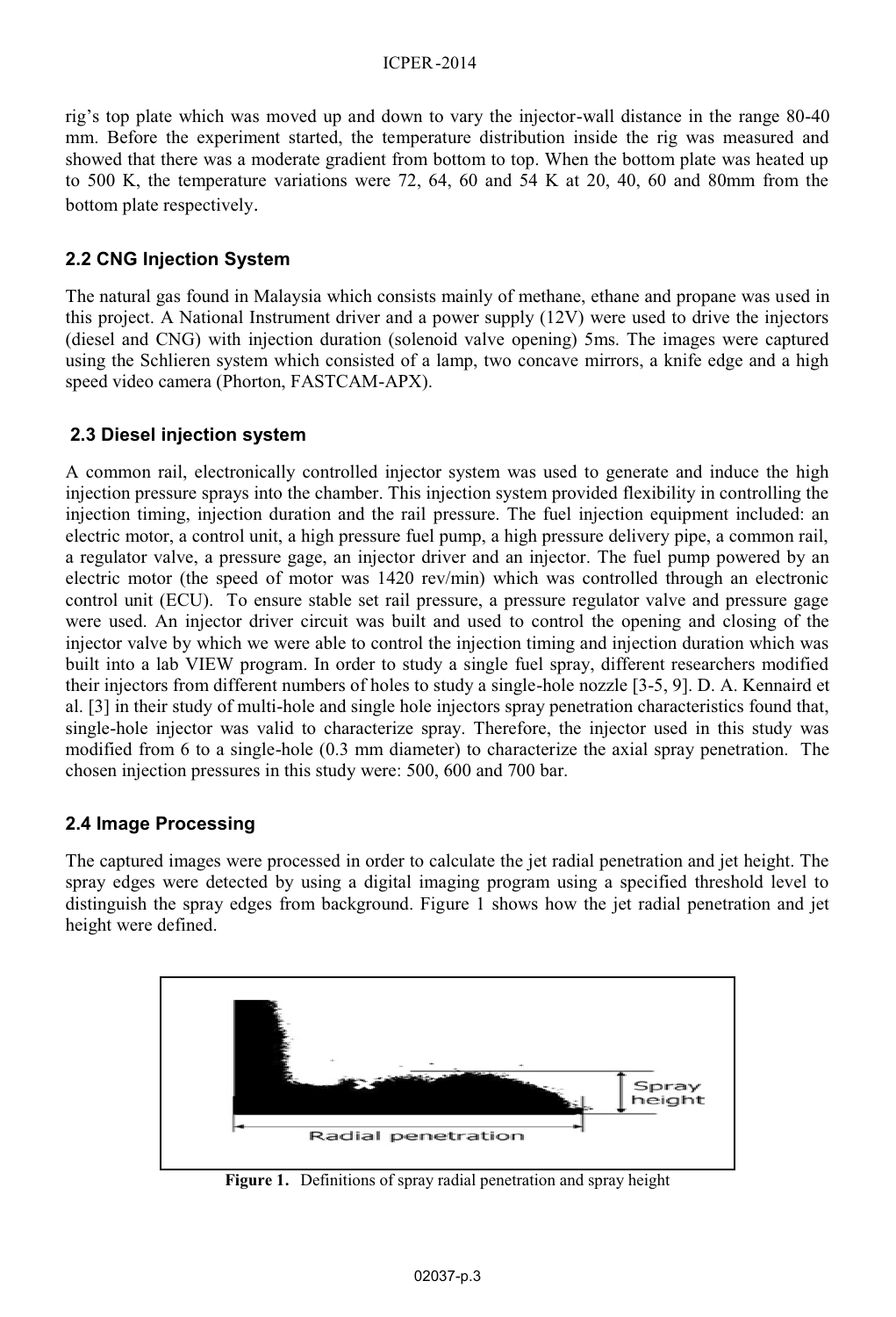# **3 Results and Discussion**

Place the figure as close as possible after the point where it is first referenced in the text. If there is a large number of figures and tables it might be necessary to place some before their text citation.

### **3.1 Effects of Wall impingement on the diesel-CNG dual fuel jet development**

The development of the diesel and diesel-CNG dual fuel jet on the radial penetration along the wall and the jet height are presented in Figure 2. The injection pressures of diesel and CNG were 600 bar and 18 bar respectively at ambient wall temperature of 300 K. It can be seen that the diesel-CNG dual fuel had a higher radial penetration than that of pure diesel. This phenomenon can be reasoned as following: as the pure diesel spray approaches the wall, it losses axial velocity caused by the interaction between the liquid and the wall, while in in the case of diesel-CNG dual fuel, the axial velocity was enhanced by the CNG jet resulting in a higher radial penetration on the wall. On the other hand, for the jet height, the pure diesel spray showed higher height than that of diesel-CNG dual fuel. This was probably due to the CNG jet having a lower density and thus easily mixed with ambient air while the diesel focused on the wall. The findings of this work are consistent with other results sets reported in literature [10].

### **3.2 Effect of injection pressure on the radial penetration**

The effects of injection pressure on the jet radial penetration along the wall of the diesel and diesel-CNG dual fuel are shown in Figure 3. In this figure, only the injection pressure for the diesel fuel was varied (500, 600 and 700 bar) because the CNG pressure variation was found to have very small effect in comparison to the diesel pressure. As shown in the figure, both the diesel and diesel-CNG dual fuel showed higher radial penetration with high injection pressure which is a well-known phenomenon. But in comparison between the single and dual fuel, the pure diesel radial penetration was largely affected by increasing the injection pressure rather than that of diesel-CNG. This trend indicates that the diesel fuel loses its momentum by vortices of CNG [11].



**Figure 2.** The radial penetration and height of diesel and diesel-CNG dual fuel jet impinged on the wall (inj. P= 600bar for diesel and 18 bar for CNG and injector the wall distance: 60mm and the wall temperature 300 K).



**Figure 3.** Effect of injection pressure on the radial penetration of diesel and diesel-CNG dual fuel impinged on the wall at diesel and CNG injection pressures 600 bar and 18 bar respectively.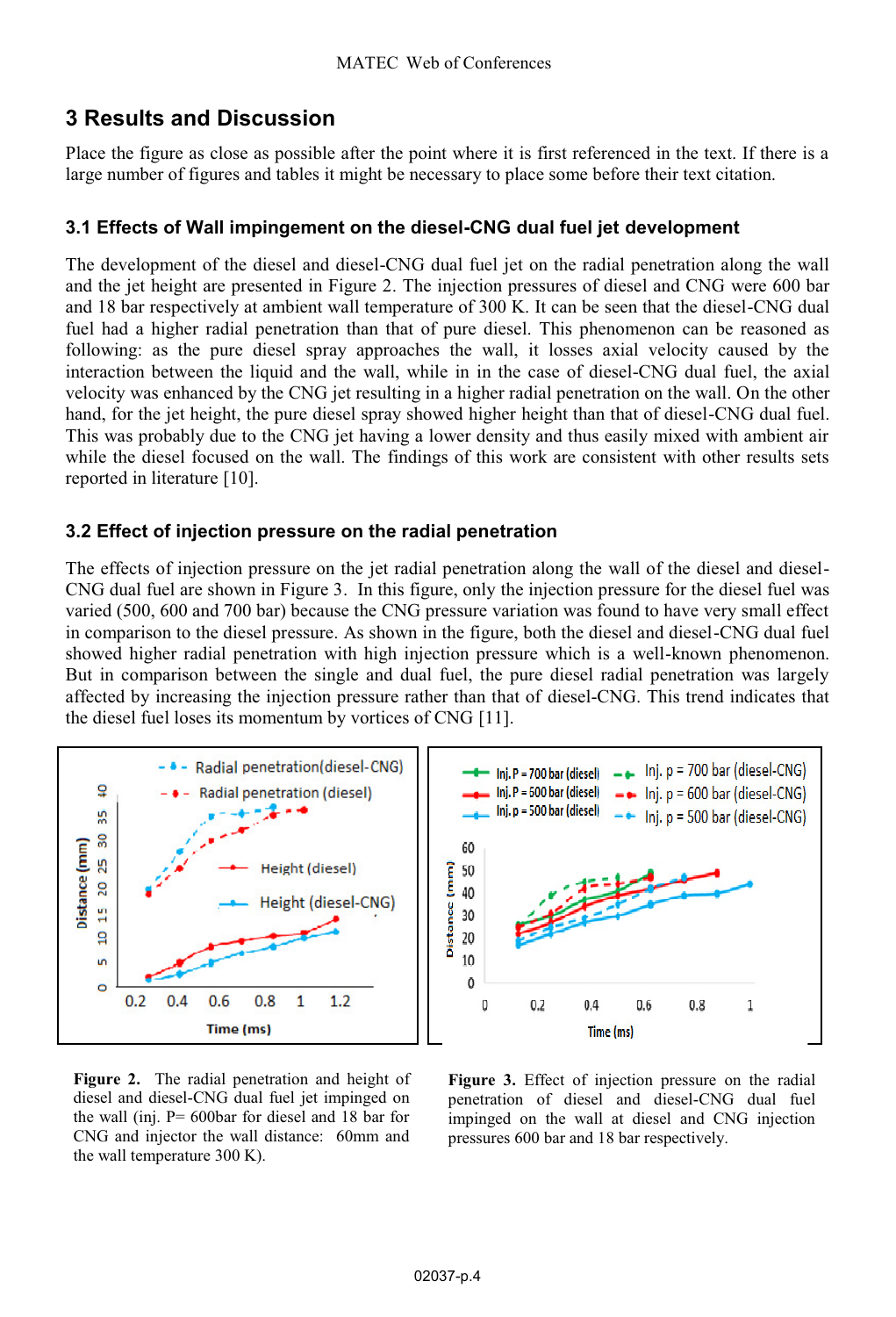### **3.3 The effect of wall distance from the injector on the jet radial penetration**

Figure 4 shows the effect of distance from the injector to the wall (80, 60 and 40 mm) on the diesel and diesel-CNG dual fuel radial penetration along the wall respectively. It can be seen that both the diesel (single fuel) and the diesel-CNG dual fuel have a smaller radial penetration at a longer wall distance. This is because the jet velocity becomes lower as it moves downstream. In comparison to the diesel and the diesel-CNG dual-fuel, the wall distance had a higher effect on the pure diesel spray than that of the dual fuel. This is probably caused by the effect of the CNG in the axial direction which enhanced the diesel spray. Also, it can be seen that the differences in the radial penetration between the wall distance of 80 mm and 60 mm was small in comparison to the differences between wall distance of 60 mm and 40 mm. The reason is because the impinging velocities of the jet decreased rapidly in the axial direction until it reached 40 mm in comparison to the decrease in the velocity beyond this distance. These results have been compared and verified with the findings from Lee and Lee[12], Park and Lee [10] and Andreassi et al. [13]. It was found to be in agreement with Park and Lee.



**Figure 4.** Effect of injector-wall distance on the radial penetration of the diesel spray at injection pressure 600 bar.

**Figure 5.** Effect of different wall temperatures on the radial penetration of diesel and diesel-CNG dual fuel impinged on the wall.

### **3.4 The effect of wall temperature on the diesel and diesel-CNG dual fuel radial penetration**

The spray radial penetrations along the wall of the diesel and diesel-CNG dual fuel under different wall temperatures (300, 400 and 500 K) are given in Figure 5. As shown in these figures, as expected, both single and dual fuel radial penetrations were slightly longer at higher wall temperature because the ambient gas density decreased with an increase in the ambient temperature [12]. As time elapsed, the temperature effects were higher in pure diesel spray than that of the dual fuel. This is due to the larger mass of the diesel-CNG dual fuel which resulted in lower temperature effect.

## **4 Conclusion**

Two types of injectors have been used to characterize the propagations of CNG jets and Diesel-CNG dual-fuel jets namely a CNG electronic injector and a high pressure common rail diesel injector. The jet wall-impingement of the diesel-CNG dual-fuel was observed to be higher in the radial penetration as compared to pure diesel fuel. On the other hands, the pure diesel radial penetration was largely affected by increasing the injection pressure and temperature rather than that of diesel-CNG.